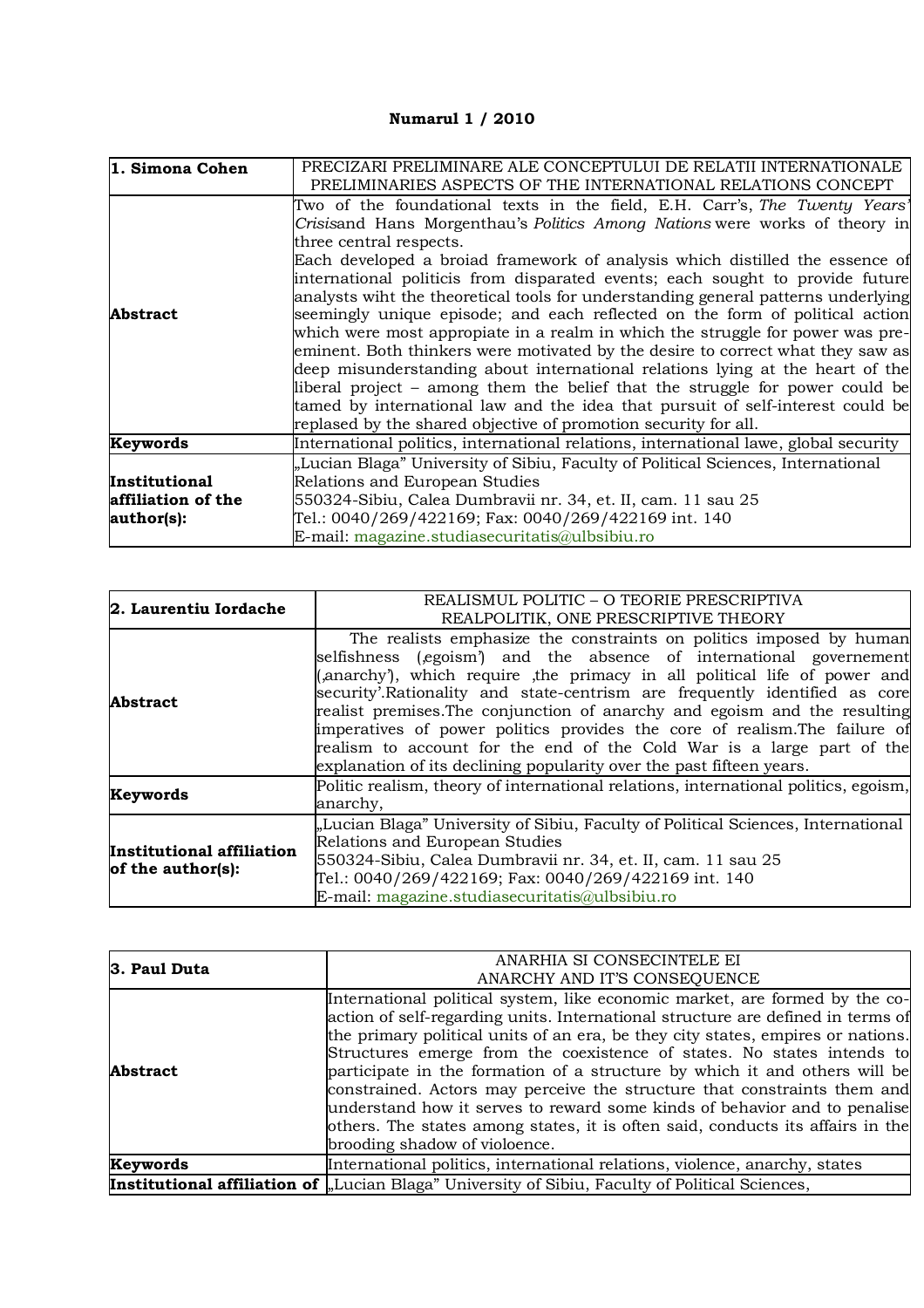| the author(s): | International Relations and European Studies                 |
|----------------|--------------------------------------------------------------|
|                | 550324-Sibiu, Calea Dumbravii nr. 34, et. II, cam. 11 sau 25 |
|                | Tel.: 0040/269/422169; Fax: 0040/269/422169 int. 140         |
|                | E-mail: magazine.studiasecuritatis@ulbsibiu.ro               |

| 4. Petrisor Dumitrescu                         | STATUL NATIONAL MAI ESTE UNACTOR AL COMUNITATII NATIONALE?<br>IS THERE THE NATIONAL STATE A NATIONAL COMMUNITY ACTOR?                                                                                                                                                                                                                                                                                                                                                                                                                                                                                                                                                                                                                                                                                                                                                                                                                                                                                                                           |
|------------------------------------------------|-------------------------------------------------------------------------------------------------------------------------------------------------------------------------------------------------------------------------------------------------------------------------------------------------------------------------------------------------------------------------------------------------------------------------------------------------------------------------------------------------------------------------------------------------------------------------------------------------------------------------------------------------------------------------------------------------------------------------------------------------------------------------------------------------------------------------------------------------------------------------------------------------------------------------------------------------------------------------------------------------------------------------------------------------|
| <b>Abstract</b>                                | This decade's failed states are Afghanistan, Angola, Burundi, the Congo,<br>Liberia, Sierra Leone and the Sudan. Toghether they are the contemporary<br>classical failed and collapsed states, but others were once collapsed states<br>now approach the brink of failure, some much more ominously than others.<br>Collapsed and failed designate th econsequences of a process of decay at the<br>nation-state level. The capacity of those nation-states to perform positevely<br>for their citizens has atrophied. A number of nation-states belong in the<br>category of weak states that show a high potential to fall. State failure is<br>largely man made, not accidental. Institutional fragilities ans structural<br>flaws contribute to failure, but those deficiencies usually hark to decisions<br>or actions of men. Preventing nation-states from failing, and resuscitating<br>those that have failed and will fail, have thus become the critical, all-<br>consuming strategic and moral imperatives of our terrorised tiome. |
| Keywords                                       | Nation-states, failed states, collapsed states, weak states, international<br>relations                                                                                                                                                                                                                                                                                                                                                                                                                                                                                                                                                                                                                                                                                                                                                                                                                                                                                                                                                         |
| Institutional affiliation of<br>the author(s): | "Lucian Blaga" University of Sibiu, Faculty of Political Sciences,<br>International Relations and European Studies<br>550324-Sibiu, Calea Dumbravii nr. 34, et. II, cam. 11 sau 25<br>Tel.: 0040/269/422169; Fax: 0040/269/422169 int. 140<br>E-mail: magazine.studiasecuritatis@ulbsibiu.ro                                                                                                                                                                                                                                                                                                                                                                                                                                                                                                                                                                                                                                                                                                                                                    |

|                                                | TEORIA DEZVOLTARII RELATIILOR INTERNATIONALE ÎN                                                                                                                                                                                                                                                                                                                                                                                                                                                                                                                                                                                                    |
|------------------------------------------------|----------------------------------------------------------------------------------------------------------------------------------------------------------------------------------------------------------------------------------------------------------------------------------------------------------------------------------------------------------------------------------------------------------------------------------------------------------------------------------------------------------------------------------------------------------------------------------------------------------------------------------------------------|
| 5. Diana Tache                                 | SECOLUL al XX-lea                                                                                                                                                                                                                                                                                                                                                                                                                                                                                                                                                                                                                                  |
|                                                | INTERNATIONAL RELATIONS DEVELOPMENT THEORY IN XXTH CENTURY                                                                                                                                                                                                                                                                                                                                                                                                                                                                                                                                                                                         |
| Abstract                                       | Classical realists such as Thomas Hobbes, Reinbold Niebuhr and Hans<br>J. Morgenthau attribute egoism and power politics primarily to human<br>nature, whereas structural realists or neorealists emphasize anarchy.<br>Political structure could be analyze in three dimensions: ordering principles,<br>principles of differentiation and the distribution of capabilities. Nations dwell<br>in perpetual anarchy, for no central authority imposed limits on the<br>purswuit of sovereign.<br>Relations among states are market by war and concert, arms races and<br>arms control, trade wars and tariff truces, financial panics and rescues, |
|                                                | competitive devaluation and monetary stabilization. Given a large number of<br>players, what strategies can states use to increase the likelihood of<br>cooperation?                                                                                                                                                                                                                                                                                                                                                                                                                                                                               |
| Keywords                                       | International relations, international politics, nation-states, international<br>strategies                                                                                                                                                                                                                                                                                                                                                                                                                                                                                                                                                        |
| Institutional affiliation of<br>the author(s): | "Lucian Blaga" University of Sibiu, Faculty of Political Sciences,<br>International Relations and European Studies<br>550324-Sibiu, Calea Dumbravii nr. 34, et. II, cam. 11 sau 25<br>Tel.: 0040/269/422169; Fax: 0040/269/422169 int. 140<br>E-mail: magazine.studiasecuritatis@ulbsibiu.ro                                                                                                                                                                                                                                                                                                                                                       |

|                      | ORIGINALITATEA SISTEMULUI INSTITUTIONAL UE IN RAPORT CU ALTE |
|----------------------|--------------------------------------------------------------|
| 6. Madalina Virginia | ORGANIZATII INTERNATIONALE DE INTEGRARE                      |
| Antonescu            | EU INSTITUTIONAL SYSTEM AUTHENTICITY RELATING TO OTHER       |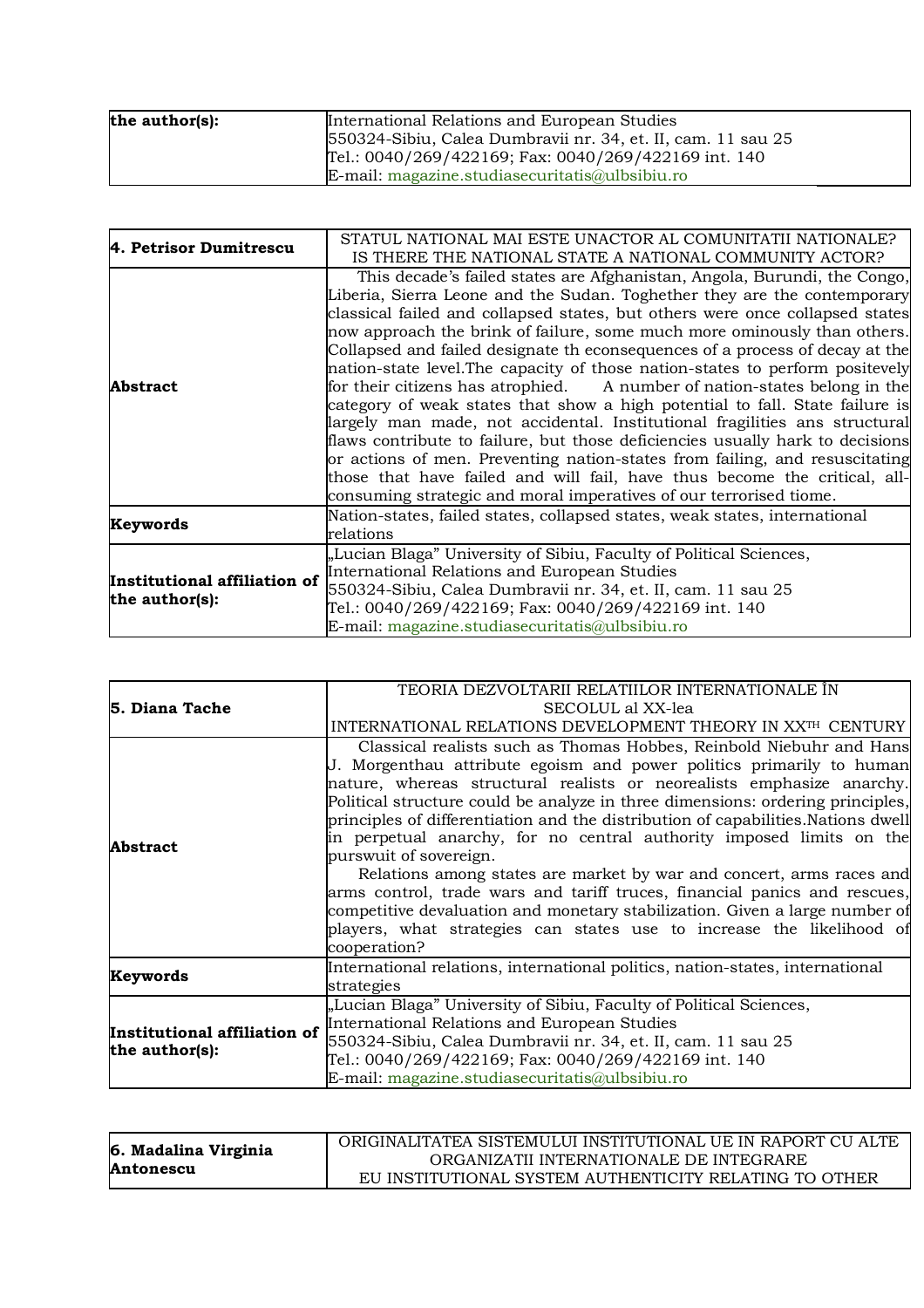|                                                | INTEGRATION INTERNATIONAL ORGANIZATIONS                                                                                                                                                                                                                                                                                                                                                                                                                                                                                                                                                                                                                                                                                                                                                                                                                                  |
|------------------------------------------------|--------------------------------------------------------------------------------------------------------------------------------------------------------------------------------------------------------------------------------------------------------------------------------------------------------------------------------------------------------------------------------------------------------------------------------------------------------------------------------------------------------------------------------------------------------------------------------------------------------------------------------------------------------------------------------------------------------------------------------------------------------------------------------------------------------------------------------------------------------------------------|
| <b>Abstract</b>                                | In this article, we are trying to present several common points and<br>major differences existing between the EU institutional system and some<br>international intergovernmental organizatons of integration as MERCOSUR,<br>ASEAN, the South-American Community of Nations, the African Union and<br>others. From the beginning, we must notice that, due to the extreme variety<br>of international intergovernmental organizations of integration, we cannot<br>compare EU institutions with some common institutional pattern of a<br>"theoretical" organisation of integration.<br>Each organisation of integration has its own specificity and has its<br>own institutional structure. Nevertheless, there can be identified some<br>similarities between the hybride nature of EU institutions and the bodies of<br>this category of international organisations |
| Keywords                                       | International organization, institutional system, comparative analysis,<br>APEC, ASEAN, CEMAC, MERCOSUR                                                                                                                                                                                                                                                                                                                                                                                                                                                                                                                                                                                                                                                                                                                                                                  |
| Institutional affiliation of<br>the author(s): | "Lucian Blaga" University of Sibiu, Faculty of Political Sciences,<br>International Relations and European Studies<br>550324-Sibiu, Calea Dumbravii nr. 34, et. II, cam. 11 sau 25<br>Tel.: 0040/269/422169; Fax: 0040/269/422169 int. 140<br>E-mail: magazine.studiasecuritatis@ulbsibiu.ro                                                                                                                                                                                                                                                                                                                                                                                                                                                                                                                                                                             |

|                              | ACTUALITE DE GROTIUS. ORIGINE ET EVOLUTIONS DU DROIT                       |
|------------------------------|----------------------------------------------------------------------------|
| 7. François-Robert Girolami  | <b>INTERNATIONAL</b>                                                       |
|                              | GROTIUS ACTUALITY. INTERNATIONAL LAW ORIGIN AND EVOLUTION                  |
|                              | Hugo de Groot of Holland, better known by his Latin name Hugo              |
|                              | Grotius, is an almost legendary figure today in several respects.          |
|                              | He is best known today, however, as one of the pioneering figures in       |
|                              | the field of modern international law (called by many the father of        |
|                              | modern international law); he was one of the first modern theorists to     |
|                              | systematically propose the existence of norm s in the conduct of relations |
| Abstract                     | between states. His major work, On the Law of War and Peacespecifically    |
|                              | addressed the questions of jus ad bellum and jus in bellum. Grotius        |
|                              | considered war a necessary evil, and he discussed problems related to      |
|                              | war in order for the conduct of war to be regulated. Due to                |
|                              | theunstableness of human nature, he did not think it likely that the       |
|                              | society of man could achieve perfect uni ty and harmony, but he did set    |
|                              | up an ideal to aim for.                                                    |
| Keywords                     | juridical thinking, diplomatical action, juridical control of              |
|                              | war, international law                                                     |
| Institutional affiliation of | Universite du Provence, France                                             |
| the author(s):               | fgrolami@club.fr                                                           |

|                                  | ACTIUNILE ONU PENTRU GESTIONAREA CRIZELOR SI CONFLICTELOR                                                                                                        |
|----------------------------------|------------------------------------------------------------------------------------------------------------------------------------------------------------------|
| 8. Otto Milik<br><b>Abstract</b> | NATIONS AND UNITED STATES - NATION-BUILDING OPERATIONS AND                                                                                                       |
|                                  | <b>SECURE ENVIRONMENT</b>                                                                                                                                        |
|                                  | Since World War II, the United Nations and the United States have developed<br>distinctive styles of nations-buiolding derived from their very different natures |
|                                  | and capabilities. The United Nations is an international organization entirely<br>dependent on its members for wherewithal to conduct nation-building. The       |
|                                  | United States is one superpower, commanding abundant resources of its own                                                                                        |
|                                  | and having access to those of many other nations and institutions. UN<br>operations have almost always been undermanned and under-resourced,                     |
|                                  | because member states are rarely willing to commit the manpower or the money<br>any prudent military commander would desire. In both Afghanistan and Iraq,       |
|                                  | the original American-led forces proved unable to establish a secure                                                                                             |
|                                  | environment.                                                                                                                                                     |
| Keywords                         | United Nations, United States, nation-building, secure environment                                                                                               |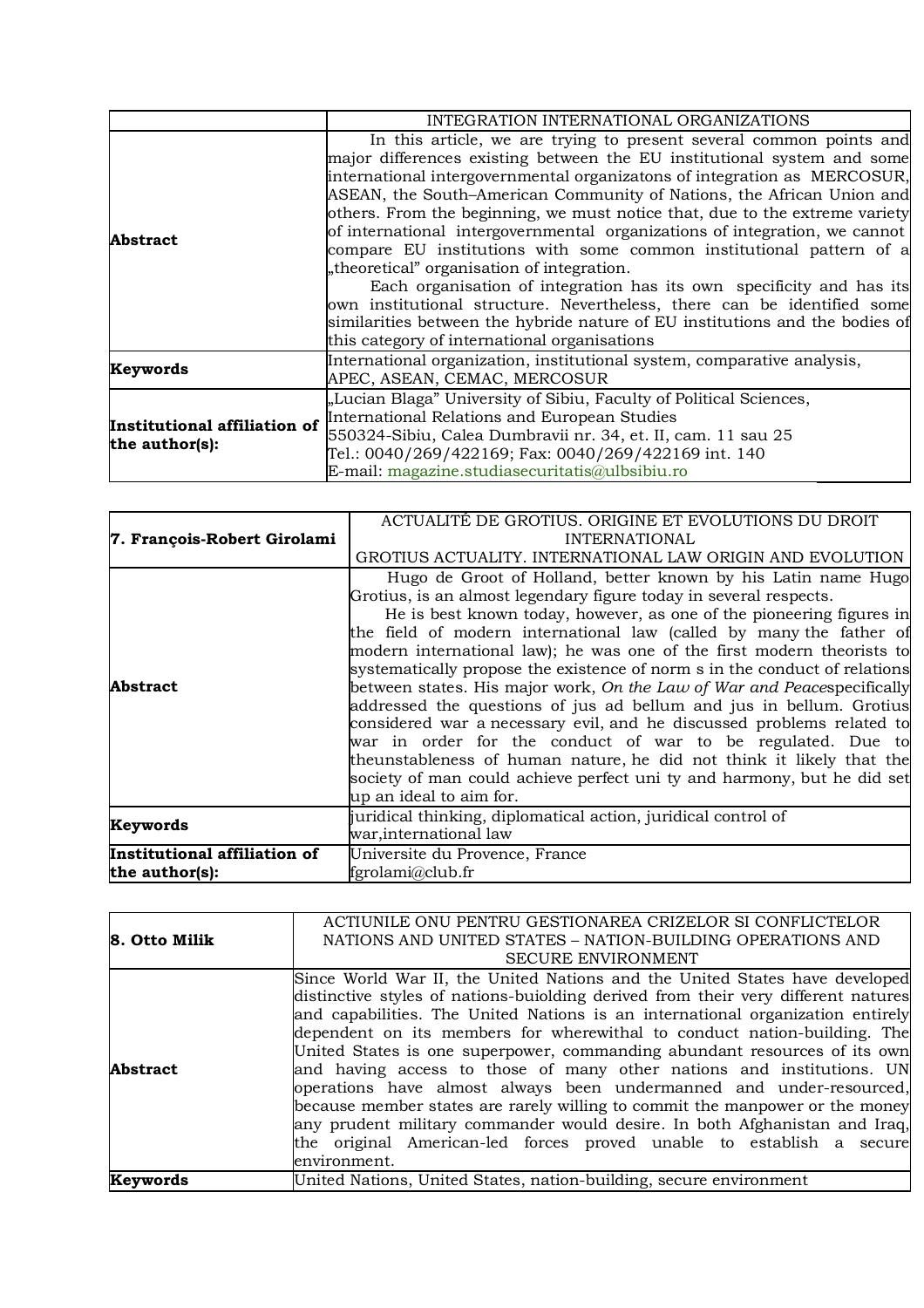|                    | "Lucian Blaga" University of Sibiu, Faculty of Political Sciences, International |
|--------------------|----------------------------------------------------------------------------------|
| Institutional      | Relations and European Studies                                                   |
| affiliation of the | 550324-Sibiu, Calea Dumbravii nr. 34, et. II, cam. 11 sau 25                     |
| author(s):         | Tel.: 0040/269/422169; Fax: 0040/269/422169 int. 140                             |
|                    | E-mail: magazine.studiasecuritatis@ulbsibiu.ro                                   |

| 9. Alin Diaconu    | COOPERAREA POLITIENEASCA INTERNATIONALA ÎN ROMÂNIA.                                |
|--------------------|------------------------------------------------------------------------------------|
|                    | STRUCTURILE INTERPOL SI EUROPOL                                                    |
|                    | INTERNATIONAL POLICE COOPERATION IN ROMANIA. INTERPOL AND                          |
|                    | EUROPOL STRUCTURES                                                                 |
|                    | For more than five decades, the globalization paradigma represents the main        |
|                    | security context through which are defined the threats, but also the institutions  |
|                    | and politics of disproof and adminition. As long as the organized crime and        |
|                    | terrorism absorbed the transnationalisation facilities, the police activity must   |
| Abstract           | reply in the same way. INTERPOL and EUROPOL representd two solutions,              |
|                    | global and areal, to the international interface achieved in a increasingly way by |
|                    | the organized crime and terrorism.                                                 |
|                    | Romania, as UNO and European Union member, has assumed the legislation             |
|                    | domain and had set up national structures for achieving the cooperation with       |
|                    | associate polices from those two international organizations. Its performance,     |
|                    | already established, it is methodic built.                                         |
| Keywords           | INTERPOL, EUROPOL, police, organized crime, terrorism                              |
|                    | "Lucian Blaga" University of Sibiu, Faculty of Political Sciences, International   |
| Institutional      | Relations and European Studies                                                     |
| affiliation of the | 550324-Sibiu, Calea Dumbravii nr. 34, et. II, cam. 11 sau 25                       |
| author(s):         | Tel.: 0040/269/422169; Fax: 0040/269/422169 int. 140                               |
|                    | E-mail: magazine.studiasecuritatis@ulbsibiu.ro                                     |

| 10. Mihaela Olteanu                               | SISTEMUL SECURITATII SOCIALE. PREZENT SI PERSPECTIVE<br>SOCIAL SECURITY SYSTEM. PRESENT AND PERSPECTIVES                                                                                                                                                                                                                                                                                                                                                                                                                                                                                                                                                                                                                                                                                                                                                                                                                                                                                                                                                                                                                                                                                                                                                                                                                                                                                                                                                                                              |
|---------------------------------------------------|-------------------------------------------------------------------------------------------------------------------------------------------------------------------------------------------------------------------------------------------------------------------------------------------------------------------------------------------------------------------------------------------------------------------------------------------------------------------------------------------------------------------------------------------------------------------------------------------------------------------------------------------------------------------------------------------------------------------------------------------------------------------------------------------------------------------------------------------------------------------------------------------------------------------------------------------------------------------------------------------------------------------------------------------------------------------------------------------------------------------------------------------------------------------------------------------------------------------------------------------------------------------------------------------------------------------------------------------------------------------------------------------------------------------------------------------------------------------------------------------------------|
| <b>Abstract</b>                                   | Social protection is designed to ensure a basic standard of living for all people,<br>regardless of the means available to them. There are several categories of<br>persons requiring social protection: protection of the unemployed, the protection<br>of persons with disabilities, child and youth protection, complementary social<br>protection (social protection in case of death, incapacity for work, occupational<br>disease).<br>In a democratic state, social protection is a fundamental state policy, because by<br>its implementation is done to prevent, reduce or remove the consequences of<br>events which are considered "social risks" of living standards of people.<br>Social policies are not just a study on society and its problems - poverty,<br>inequality, discrimination, unemployment, marginalization, it represents the<br>mechanisms of response to these problems so that by actions promoted to be<br>achieved the population welfare. Also, the study of social policy is leaning toward<br>to create institutional structures in order to implement programs and providing<br>welfare support.<br>Social security is clearly one of the major aspects of social policy now and also a<br>constant preoccupation of modern states. From hesitant beginnings of the few<br>countries in the first decades of the nineteenth century, social security has<br>rapidly become one of the important factors in the lives of billions of people<br>around the world. |
| Keywords                                          | social security system; social policies, fundamental right, implementation of<br>programs                                                                                                                                                                                                                                                                                                                                                                                                                                                                                                                                                                                                                                                                                                                                                                                                                                                                                                                                                                                                                                                                                                                                                                                                                                                                                                                                                                                                             |
| Institutional<br>affiliation of the<br>author(s): | National School of Political Science and Administration, Public Administration<br>Faculty, Povernei str., nr. 6, sector 1. Bucuresti.<br>magazine.studiasecuritatis@ulbsibiu.ro                                                                                                                                                                                                                                                                                                                                                                                                                                                                                                                                                                                                                                                                                                                                                                                                                                                                                                                                                                                                                                                                                                                                                                                                                                                                                                                       |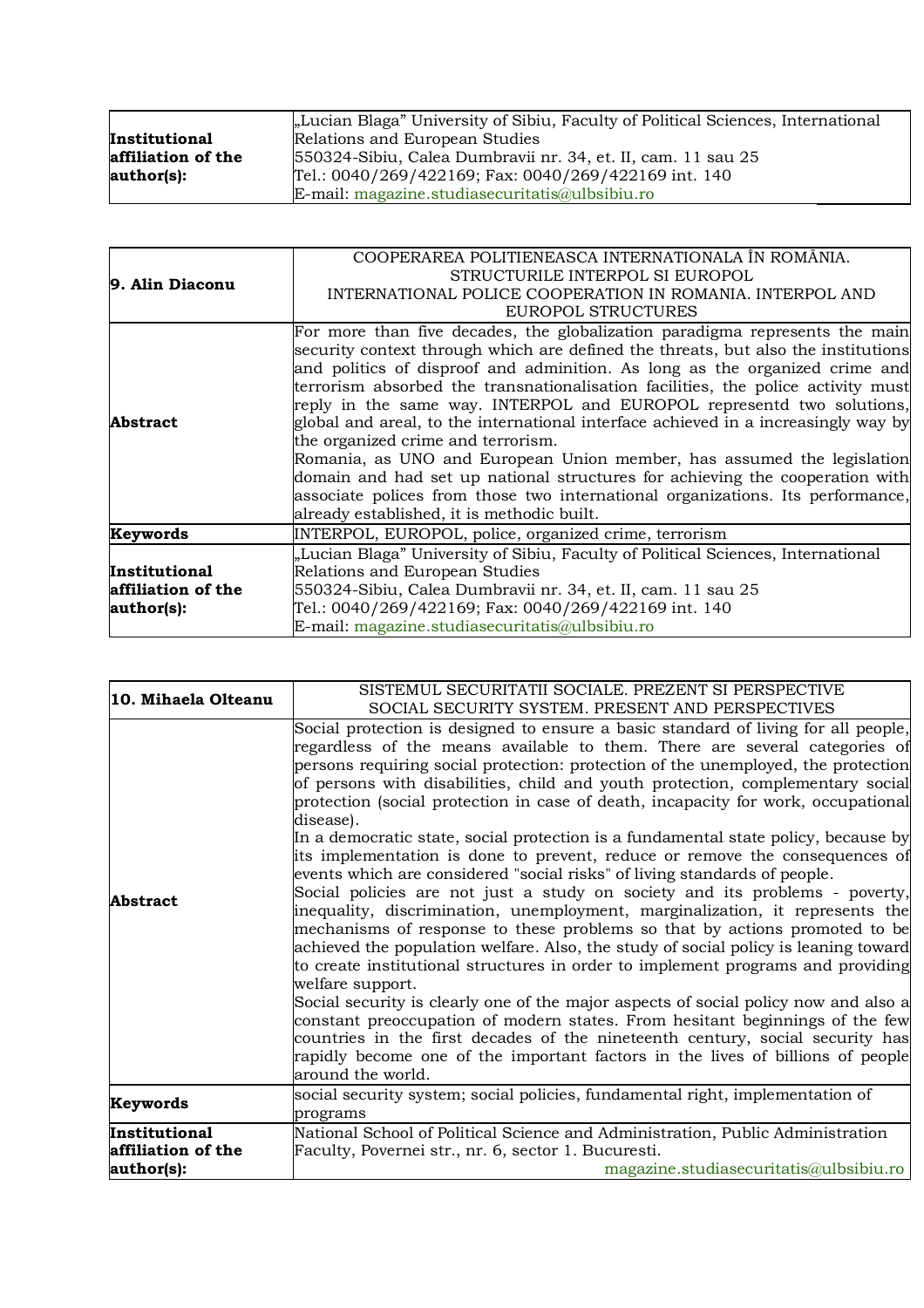| 11. Augustin Stancu                               | IDEOLOGIA TALIBANA ÎN PROBLEMA SECURITATII PERSONALE<br>PERSONAL SECURITY AMONG TALIBANS                                                                                                                                                                                                                                                                                                                                                                                                                                                                                                                                                                                                           |
|---------------------------------------------------|----------------------------------------------------------------------------------------------------------------------------------------------------------------------------------------------------------------------------------------------------------------------------------------------------------------------------------------------------------------------------------------------------------------------------------------------------------------------------------------------------------------------------------------------------------------------------------------------------------------------------------------------------------------------------------------------------|
| <b>Abstract</b>                                   | One of the most discussed issues of today politics is the righteousness of the<br>ousting of the taliban regime in Afganistan. The media has explained the double<br>purpose of the US intervention: crushing terrorism and the improvement of<br>living conditions. From the perspective of the new coined term "personal<br>security", the conflict has worsened the already inexistent sense of security in<br>the area. In this article, i tried to identify the routine conditions offered by the<br>talibans to the Afgan citizens and the implications of this environment into the<br>development of the human beings. The perspective is form the new coined term<br>"personal security". |
| Keywords                                          | Taliban, ideology, women, Afgan, muslim, security, pashtun,                                                                                                                                                                                                                                                                                                                                                                                                                                                                                                                                                                                                                                        |
| Institutional<br>affiliation of the<br>author(s): | "Lucian Blaga" University of Sibiu, Faculty of Political Sciences, International<br>Relations and European Studies<br>550324-Sibiu, Calea Dumbravii nr. 34, et. II, cam. 11 sau 25<br>Tel.: 0040/269/422169; Fax: 0040/269/422169 int. 140<br>E-mail: magazine.studiasecuritatis@ulbsibiu.ro                                                                                                                                                                                                                                                                                                                                                                                                       |

| 12. Anca-Maria Nicolae                         | SECURITATEA UMANA SAU CAUTAREA SIGURANTEI INTR-O LUME<br><b>NESIGURA</b><br>HUMAN SECURITY, OR SAFETY PURSUING IN AN INSECURE WORLD.                                                                                                                                                                                                                                                                                                                                                                                                                                                                                                                                                                                                            |
|------------------------------------------------|-------------------------------------------------------------------------------------------------------------------------------------------------------------------------------------------------------------------------------------------------------------------------------------------------------------------------------------------------------------------------------------------------------------------------------------------------------------------------------------------------------------------------------------------------------------------------------------------------------------------------------------------------------------------------------------------------------------------------------------------------|
| Abstract                                       | Lately, the security studies centred their analyses on human beings. After<br>the end of the Cold War, we confront with nonmilitary threats that need a<br>common perception of vulnerabilities and efforts to cope with. The human<br>security concept tries to respond to these new threats that came along with<br>the globalisation process.<br>As long as people deny the existence of God and His protection, they will be<br>insecure. Human security can be fulfilled only through God's help. Obeying<br>His advices we will enjoy of all forms of security in our entire life.<br>The social contract that all of us should sign is that one signed with the<br>divinity. We obey His laws, and He will give us protection, security. |
| Keywords                                       | human security, threat, laws, God, protection.                                                                                                                                                                                                                                                                                                                                                                                                                                                                                                                                                                                                                                                                                                  |
| Institutional affiliation<br>of the author(s): | "Lucian Blaga" University of Sibiu, Faculty of Political Sciences, International<br>Relations and European Studies<br>550324-Sibiu, Calea Dumbravii nr. 34, et. II, cam. 11 sau 25<br>Tel.: 0040/269/422169; Fax: 0040/269/422169 int. 140<br>E-mail: magazine.studiasecuritatis@ulbsibiu.ro                                                                                                                                                                                                                                                                                                                                                                                                                                                    |

| 13. Valeriu Mosneaga<br>Svetlana Mironova<br>Igor Bucataru | INTEGRAREA POLITICA A GAGAUZILOR - PERSPECTIVA DE OPTIMIZAREA<br>A RELATIILOR SOCIAL-POLITICE DIN REPUBLICA MOLDOVA<br>GAGAUZ POLITICAL INTEGRATION - OPTIMIZATION PERSPECTIVES OF<br>SOCIAL-POLITICAL RELATIONS IN REPUBLIC OF MOLDOVA                                                                                                                                                                                                                                                                                                                                                                                                                                                                                                                                                                                                                                                                                                                                                           |
|------------------------------------------------------------|---------------------------------------------------------------------------------------------------------------------------------------------------------------------------------------------------------------------------------------------------------------------------------------------------------------------------------------------------------------------------------------------------------------------------------------------------------------------------------------------------------------------------------------------------------------------------------------------------------------------------------------------------------------------------------------------------------------------------------------------------------------------------------------------------------------------------------------------------------------------------------------------------------------------------------------------------------------------------------------------------|
| Abstract                                                   | This article represent a plenary and complex research of the participation of<br>gagauzians as ethnic individual community, to the creation and development<br>of the political project named the Republic of Moldova; the integration of the<br>problems which vitiate, in the authors opinion, the quality of the<br>relationships between the gagauzian minorities and the titular majority as<br>institutional level as a social one. The paper also provides the elaboration of<br>some suggestion to optimize the quality of the actual relationship between the<br>central and the regional administration. It examines, also, strategies<br>employed by the central government and autonomy authorities in autonomy<br>implementation struggles and discusses outcomes produced by the<br>interaction of these strategies.<br>The authors have analyzed these issues: participation of the gagauzian<br>minorities in national and regional political processes, their implication in the |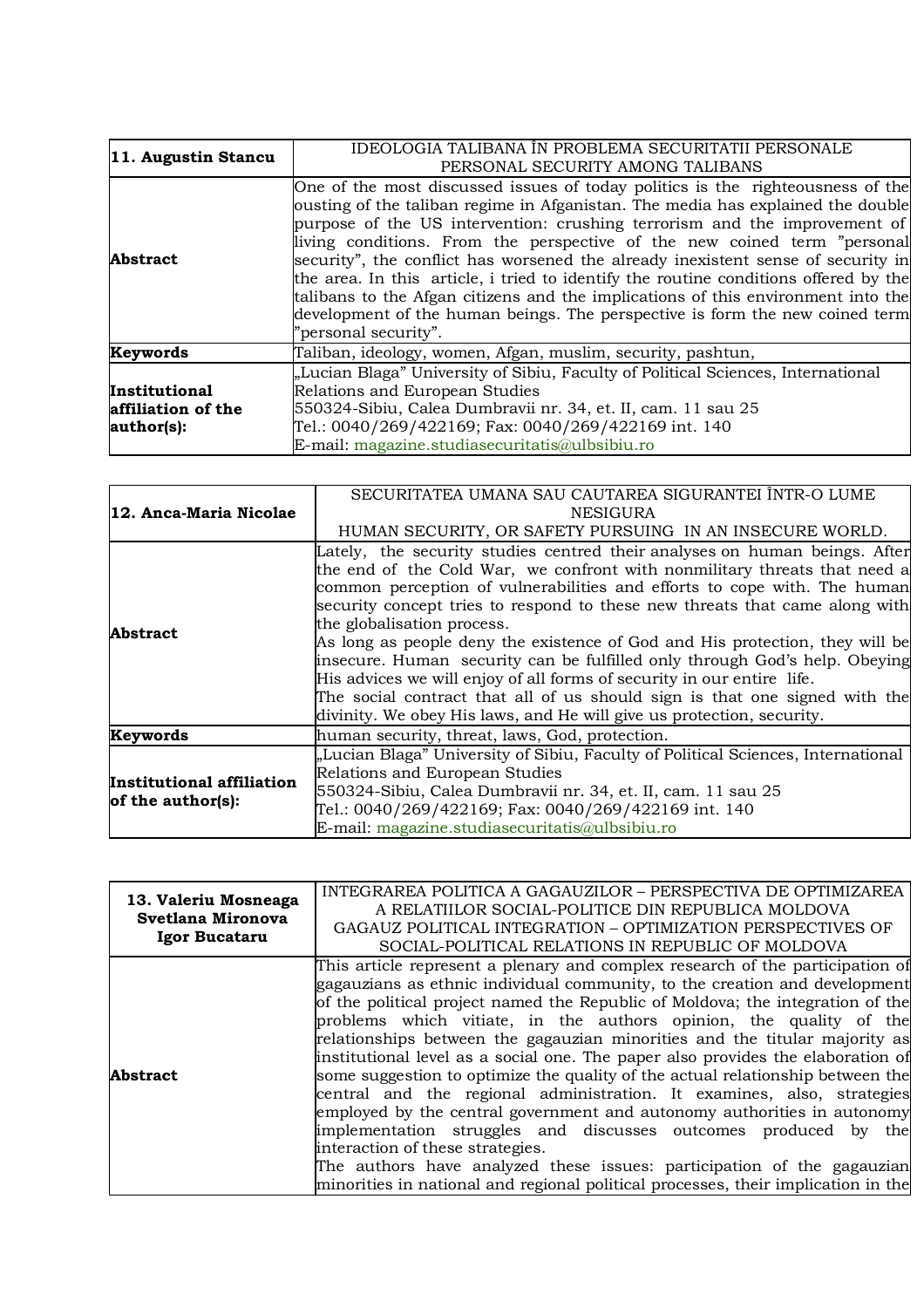|                                                | electoral processes, gagauzians ideological options, parliamentary                                                                                                           |
|------------------------------------------------|------------------------------------------------------------------------------------------------------------------------------------------------------------------------------|
|                                                | representation of minority, the necessity of regional party, the relations                                                                                                   |
|                                                | between national parties and regional parties, the necessity of electoral                                                                                                    |
|                                                | reform which would provide the parliamentary representation of gagauzians                                                                                                    |
|                                                | etc.                                                                                                                                                                         |
| Keywords                                       | political relationship, territorial autonomy, unitary state, ethno-political                                                                                                 |
|                                                | integration, collaboration, ethnic relations, political and ethnic conflict,<br>elections, electoral reform, ideological positioning, regional parties, national<br>parties. |
| Institutional affiliation<br>of the author(s): | State University of Moldavia, International Relations, Political Science and<br><b>Administration Faculty</b>                                                                |
|                                                | Testemitanu str., no. 6. Telefon: 27-81-24. e-mail: frispa@usm.md,<br>mosneaga@hotmail.com                                                                                   |

|                           | VIATA POLITICA SI ACTIVITATEA GUVERNULUI MOLDOVEI (17 APRILIE                                                                                                     |
|---------------------------|-------------------------------------------------------------------------------------------------------------------------------------------------------------------|
| 14. Ruslan Sevcenco       | 1990-28 MAI 1991)                                                                                                                                                 |
|                           | POLITICAL LIFE AND MOLDOVA GOVERNMENT ACTIVITY (17TH OF APRIL                                                                                                     |
|                           | 1990-28TH OF MAY 1991)                                                                                                                                            |
|                           | This period has a great importance in the political history of Moldova. It de-                                                                                    |
|                           | termined the basis of the present political system of our country by the liqui-                                                                                   |
|                           | dation of the monopoly of the ruling Communist Party of Moldova and the int-                                                                                      |
|                           | roduction of the multiparty (May, 10, 1990); the creation of the first political                                                                                  |
|                           | parties; the formation of the deputy clubs in the Supreme Soviet (from May                                                                                        |
|                           | 23, 1991 – the Parliament); the proclamation and the consolidation of the so-<br>vereignty. At the same time, this period is characterized by the polarization of |
|                           | the political forces in the republic, explained by the controversial attitude                                                                                     |
| Abstract                  | toward the URSS maintaining. In this period the situation is characterized                                                                                        |
|                           | also, by society conflicts and the beginning of the armed collisions (Dubasari).                                                                                  |
|                           | The beginning of the government leading of M.Druc, opened a new stage in                                                                                          |
|                           | the contemporary history of Moldova. In Moldova, in this period, start to ap-                                                                                     |
|                           | pear the first signs of passing of our country to the European democracy.                                                                                         |
|                           | Many legislative acts were adopted, with the active participation of the                                                                                          |
|                           | Goverment. All this documents determined the legal basis for both following                                                                                       |
|                           | governments and the creation of the Moldovan independent state. At the                                                                                            |
|                           | same time, during the activity of this Government, take place the first                                                                                           |
|                           | economic loss, from the war years, in the history of Moldova. Persons who                                                                                         |
|                           | didn't have the necessary leading experience, started more often to be named                                                                                      |
|                           | at responsible functions, fact that deepened the crisis.                                                                                                          |
| Keywords                  | political relationship, territorial autonomy, unitary state, ethno-political                                                                                      |
|                           | integration, collaboration, ethnic relations, political and ethnic conflict,                                                                                      |
|                           | elections, electoral reform, ideological positioning, regional parties, national                                                                                  |
|                           | parties.                                                                                                                                                          |
| Institutional affiliation | Moldavian Academy of Sciences, History, State and Law Institute                                                                                                   |
| of the author(s):         | Stefan cel Mare si Sfânt str., no. 1, Chisinau,<br>e-mail: rsevcenco@gmail.co                                                                                     |
|                           |                                                                                                                                                                   |

| 15. Dana Georgeta | ALEGEREA PUBLICA LA NIVEL LOCAL. FINANTE PUBLICE LOCALE                                                                                                                                                                                                                                                                                                                                                                                                                                                                                                             |
|-------------------|---------------------------------------------------------------------------------------------------------------------------------------------------------------------------------------------------------------------------------------------------------------------------------------------------------------------------------------------------------------------------------------------------------------------------------------------------------------------------------------------------------------------------------------------------------------------|
| Alexandru         | PUBLIC CHOICE ON LOCAL LEVEL. LOCAL PUBLIC FINANCE                                                                                                                                                                                                                                                                                                                                                                                                                                                                                                                  |
| <b>Abstract</b>   | The specialized literature raises several questions regarding how would an<br>optimal local system look, if someone can realize such a system from the<br>start? In contrast, in the positive theory on local administration, the question<br>of how can a local public administration system can work regarding several<br>presumptions is risen. We will try to observe and analyze the answers given<br>in literature, which are on one hand, arguments in favor of finding some<br>optimal models and on the other hand skeptical in what concerns this kind of |